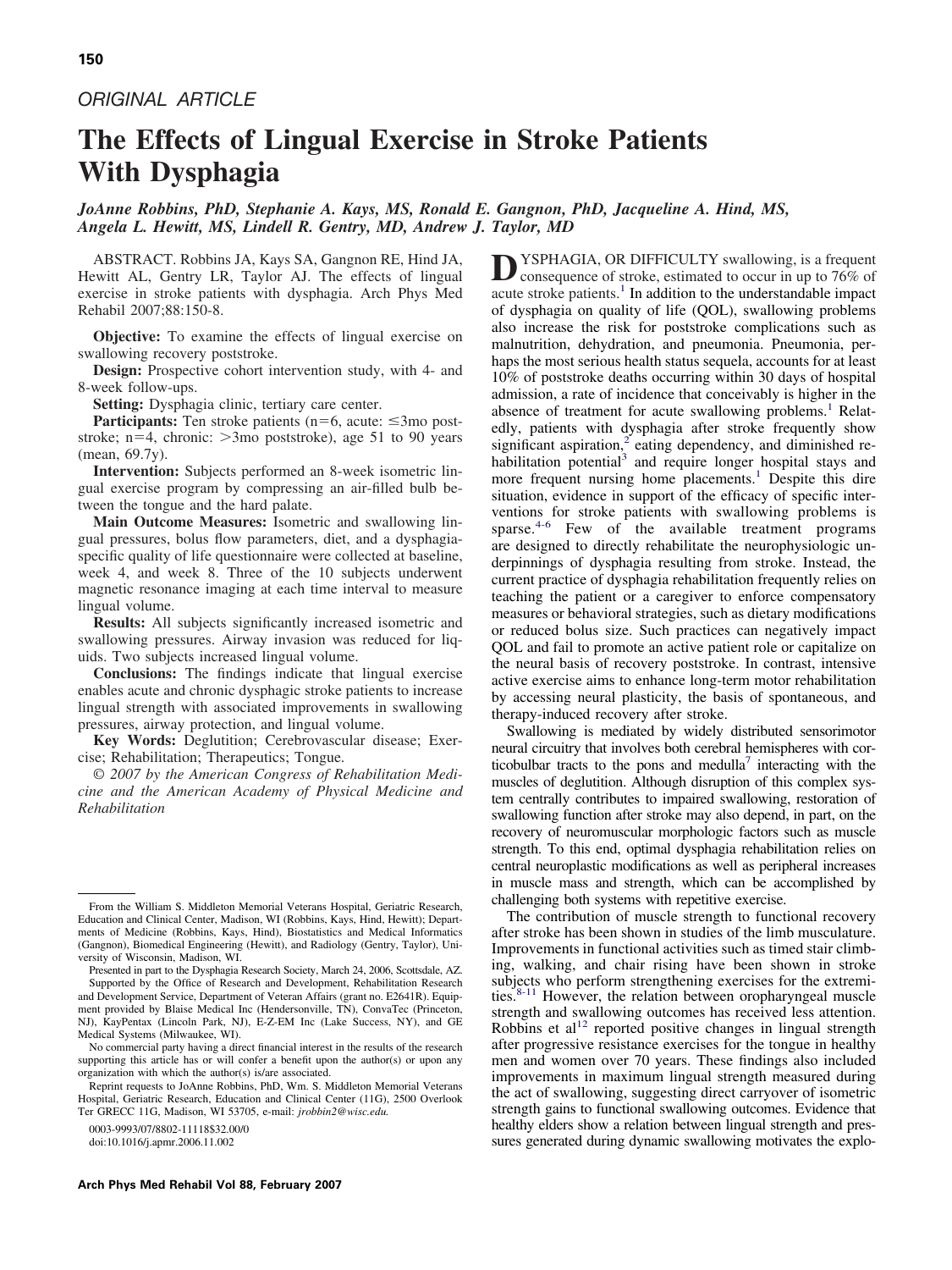<span id="page-1-0"></span>

| <b>Months Poststroke</b> | Sex    |    | Site of Lesion(s)                          | Residency                   |  |
|--------------------------|--------|----|--------------------------------------------|-----------------------------|--|
| $1^+$                    | Female | 51 | Left cerebellum; left medulla              | Home                        |  |
| $1*$                     | Female | 54 | <b>Right MCA territory</b>                 | Home                        |  |
| $1^{\dagger}$            | Female | 60 | Left postfrontal; right insula             | Nursing home                |  |
| $1^+$                    | Female | 90 | Left cerebellum                            | Independent living facility |  |
| $1*$                     | Male   | 69 | Left pons                                  | Acute care, home            |  |
| $1^{\dagger}$            | Male   | 87 | Left occipital, parietal, frontal cortices | Home                        |  |
| $5^{\dagger}$            | Male   | 81 | Left insula                                | Home                        |  |
| $8^+$                    | Male   | 63 | Left pons; right internal capsule          | Home                        |  |
| $48*$                    | Male   | 59 | Left pons; right cerebral peduncle         | Home                        |  |
| $>48^{+}$                | Female | 83 | Left cerebral cortex (multifocal)          | Nursing home                |  |

**Table 1: Subject Demographics**

Abbreviation: MCA, middle cerebral artery.

\*Subjects who completed the magnetic resonance imaging protocol.

† Subjects who completed the swallowing pressures protocol.

ration of the effects of lingual exercise on people with dysphagia secondary to the prevalent age-related condition of stroke.

The current study examines the hypothesis that patients with chronic or acute stroke who perform an 8-week progressive lingual resistance exercise program will increase lingual muscle strength, defined as isometric pressure generation. A second hypothesis is that as isometric lingual strength improves, subjects will spontaneously use greater lingual strength, or generate higher lingual pressures, when swallowing. Finally, the hypotheses will be explored that bolus flow parameters (duration, direction, clearance), dietary choices, and dysphagia-specific QOL measures will improve after the 8-week exercise protocol.

#### **METHODS**

#### **Participants**

This research was conducted with the approval of the Institutional Review Board of the University of Wisconsin Health Sciences Center and the Research and Development Committee of the William S. Middleton Memorial Veterans Hospital. A total of 10 ischemic stroke patients ( $n=6$ , acute:  $\leq 3$ mo poststroke;  $n=4$ , chronic:  $>3$ mo poststroke) between the ages of 51 and 90 years (mean,  $69.7y$ ) participated in the study (table 1). After the initial baseline data-collection session, subjects were contacted by a swallowing team member (speech-language pathologist) by telephone or, when possible, in person during the initial week of the protocol and every 2 weeks thereafter for the 8-week duration.

Subjects were screened by using a health history questionnaire and were considered eligible for enrollment if they were 45 years of age or older; had a history of stroke; showed reduced lingual pressures with either the anterior or posterior tongue (defined as  $\leq 40$ kPa based on a cohort of healthy older adults)<sup>12,13</sup>; and were referred by a physician for a videofluoroscopic swallowing evaluation that confirmed the presence of aspiration (material passes below the vocal folds), penetration (material enters the laryngeal vestibule but does not descend below the vocal folds), or oropharyngeal residue.

## **Exercise Regimen**

All subjects performed an 8-week lingual exercise program consisting of compressing an air-filled bulb between the tongue and hard palate by using the Iowa Oral Performance Instrument  $(IOPI)<sup>a</sup>$  (fig 1). The IOPI is a handheld, portable pneumatic pressure sensor that provides visual feedback of pressure generation via an array of light-emitting diodes. Subjects exercised the anterior (operationally defined as 10mm posterior to the tongue tip) and posterior (operationally defined as 10mm anterior to the most posterior circumvallate papilla) portions of the tongue one after the other by performing 10 repetitions, 3 times a day on each of 3 days of the week as recommended for strength training by the American College of Sports Medicine.[14](#page-8-0) These tongue locations were selected based on evidence of regional differences in lingual muscle composition, marked by a greater percentage of muscle tissue in the posterior tongue<sup>[15](#page-8-0)</sup> that may respond differentially to exercise. Furthermore, differential use of the anterior and posterior tongue regions for pressure generation during swallowing have been documented,<sup>[16,17](#page-8-0)</sup> warranting exploration of the effects of exercise at both tongue sites. The oldest stroke subject was unable to exercise the posterior tongue because of difficulty obtaining consistent placement of the bulb secondary to impaired oral sensorimotor control and therefore followed the exercise protocol for the anterior tongue only. Each participant maintained a daily log documenting the exercise activity.

Before beginning the exercise program, a baseline 1-repetition maximum (1-RM) pressure was identified. A 1-RM was defined as the highest amount (ie, pressure) that can be generated 1 time.[18](#page-8-0) Each subject's maximum pressure was identified as the highest value from 2 sets of 3 trials, with the averages of



**Fig 1. Positioning of air-filled IOPI pressure sensor between tongue blade and hard palate.**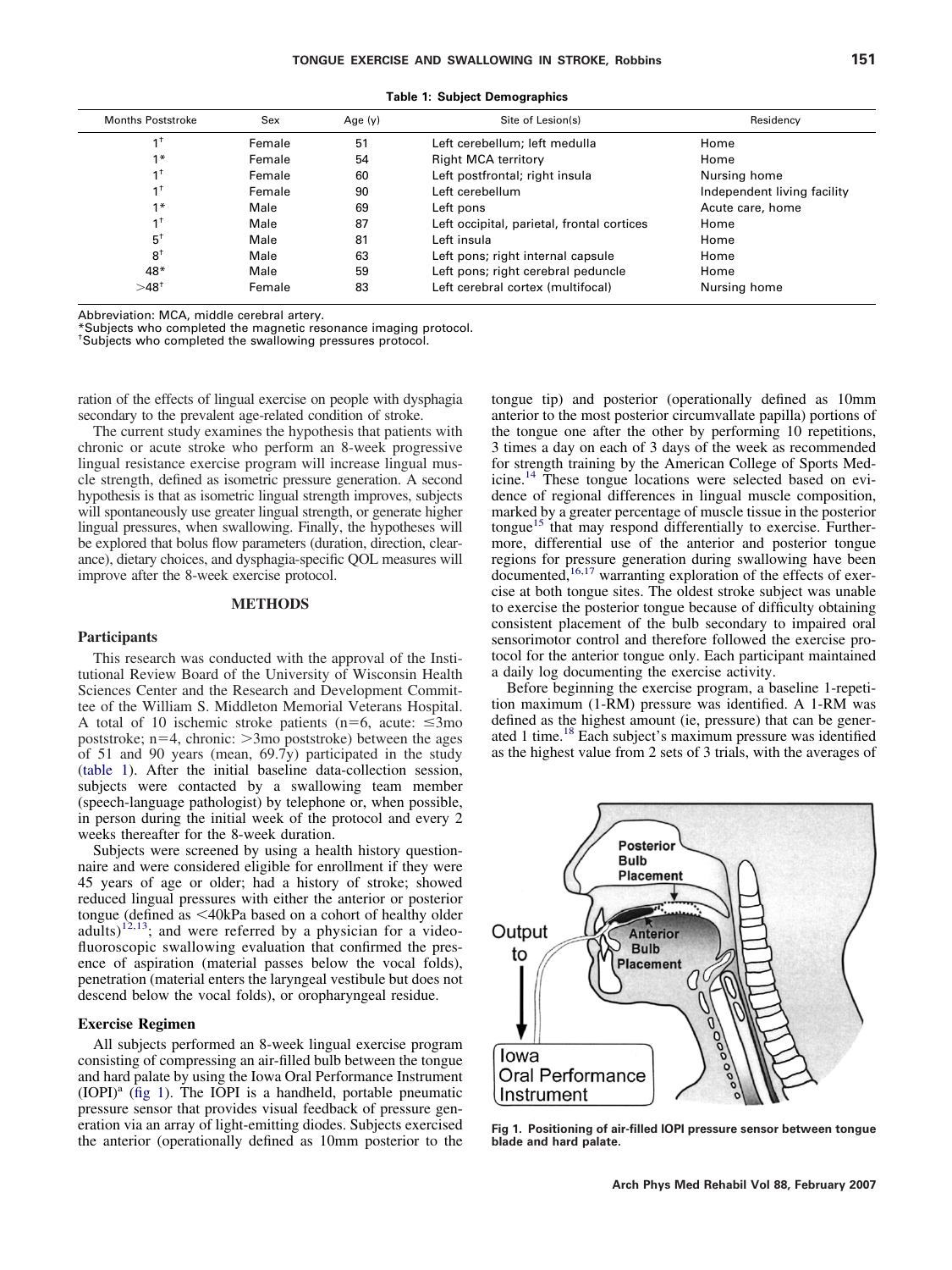<span id="page-2-0"></span>

**Fig 2. Positioning of 3-bulb array of pressure sensors for measuring swallowing pressures.**

the sets differing by 5% or less to account for natural variability. Subjects exercised with a goal of 60% of the baseline maximum pressure for the first week of the program and 80% of the maximum pressure for the remaining 7 weeks. Each subject's maximum pressure was remeasured at the end of weeks 2, 4, 6, and 8, and the 80% exercise target was recalculated accordingly (table 2).

## **Data Collection**

Data were collected at baseline (preintervention), week 4, and week 8 (postintervention).

## **Lingual Strength: Oral Pressure Sensor Instrumentation and Placement**

*Maximum isometric pressure.* Lingual strength was measured via oral pressures generated against the IOPI air-filled bulb during an isometric resistance task. As performed during the exercise protocol, anterior and posterior tongue strength were measured with the IOPI bulb. Subjects were seated upright and asked to "press your tongue against the IOPI bulb as hard as possible." Two sets of 3 trials of maximum performance were collected for each tongue location.

*Swallowing pressure.* Lingual strength used for swallowing was measured via oral pressures generated during natural swallows performed for the videofluoroscopic swallow study. Pressures were obtained by using 3 air-filled bulbs (diameter, 13mm; spacing, 8mm) mounted on a silica strip. The strip was adhered longitudinally to the hard palate at midline with

**Table 2: Exercise Target Value Calculation Schedule**

| Time Point                                                                                    | <b>Exercise Target Value</b>                                                                                                                        |
|-----------------------------------------------------------------------------------------------|-----------------------------------------------------------------------------------------------------------------------------------------------------|
| Beginning of week 1<br>Beginning of week 2<br>End of week 2<br>End of week 4<br>End of week 6 | 60% of baseline max<br>80% of baseline max<br>Recalculate max; 80% of new max<br>Recalculate max; 80% of new max<br>Recalculate max; 80% of new max |
| End of week 8                                                                                 | Recalculate max for postintervention<br>data collection                                                                                             |

|  |  | Table 3: Number of Subjects Completing and Swallows      |
|--|--|----------------------------------------------------------|
|  |  | <b>Completed During 3 Trials of Each Bolus Condition</b> |

| No. of Subjects<br>Completing 3 Trials of<br>Each Bolus Condition | Baseline        | Week 4 | Week 8 | <b>Total Possible</b><br>Subjects |
|-------------------------------------------------------------------|-----------------|--------|--------|-----------------------------------|
| 3ml effortful                                                     | 5               | 9      | 10     | 10                                |
| 10mL liquid                                                       | 4               | 7      | 10     | 10                                |
| 3mL semisolid                                                     | 7               | 8      | 9      | 10                                |
| 3mL liquid                                                        | 5               | 8      | 10     | 10                                |
| Total subjects<br>completing all trials                           | 4               | 7      | 9      | 10                                |
|                                                                   |                 |        |        |                                   |
| No. of Swallows<br>Completed for Each Bolus<br>Condition          | <b>Baseline</b> | Week 4 | Week 8 | <b>Total Possible</b><br>Swallows |
| 3mL effortful                                                     | 13              | 20     | 20     | 20                                |
| 10mL liquid                                                       | 17              | 26     | 30     | 30                                |
| 3mL semisolid                                                     | 23              | 28     | 29     | 30                                |
| 3mL liquid                                                        | 22              | 30     | 30     | 30                                |

Stomahesive, $\frac{b}{b}$  with the anterior bulb positioned at the alveolar ridge and the posterior bulb at the approximate junction of the hard and soft palates (fig 2). The bulbs were connected to a transducer suspended from the neck by a strap. Pressure data were sampled at a temporal resolution of .004 seconds (250Hz) and time linked to videofluoroscopic swallowing images by using the KayPentax Digital Swallowing Workstation.<sup>c</sup> Swallowing pressures were collected on a subset of 7 subjects (see [table 1\)](#page-1-0). One chronic stroke subject was unable to tolerate the 3-bulb array secondary to a hypersensitive gag reflex, and swallowing pressure data from 2 additional subjects did not record properly because of equipment malfunction.

*Bolus flow parameters: videofluoroscopic swallow studies.* Videofluoroscopy was performed in the lateral view with the camera focused on the lips anteriorly, the pharyngeal wall posteriorly, the hard palate superiorly, and just below the upper esophageal sphincter (UES) inferiorly. At each of the 3 intervals (baseline, week 4, week 8) each subject performed a total of 11 swallows comprising 4 randomized bolus types: 3 swallows each of 3mL thin liquid, 10mL thin liquid, and 3mL semisolid and 2 effortful swallows of 3mL thin liquid. If a subject showed aspiration on 2 consecutive trials of a bolus condition, the condition was stopped and the next bolus condition in the randomization schedule was presented. Therefore, not all subjects completed the entire set of 11 swallows at each data-collection point (table 3). All 3-mL boluses were presented to participants via a spoon, and 10-mL boluses were administered via a catheter-tip syringe. During effortful swallow trials subjects were instructed to "swallow as hard as you can." Thin liquid boluses were Varibar Thin Liquid<sup>d</sup> (4 centipoise [cP] measured at a shear rate of  $30s^{-1}$ ), and semisolid boluses were Varibar pudding<sup>d</sup> (5000cP measured at a shear rate of  $30s^{-1}$ ). Varying bolus conditions were selected in light of the literature, which suggests that bolus volume and texture may modify the biomechanics, and hence the safety, of the swallow in some people.<sup>17,19,20</sup> Furthermore, effortful swallowing<sup>21</sup> was selected to examine whether lingual exercise has the potential to enhance one's ability to perform compensatory strategies that use greater lingual pressure generation than natural swallowing.

*Magnetic resonance imaging.* High-resolution anatomic images progressing from the anterior incisors to the posterior epiglottis were obtained by using a 1.5T GE magnetic imaging scanner (Signa LX)<sup>e</sup> and an 8-channel head coil. Coronal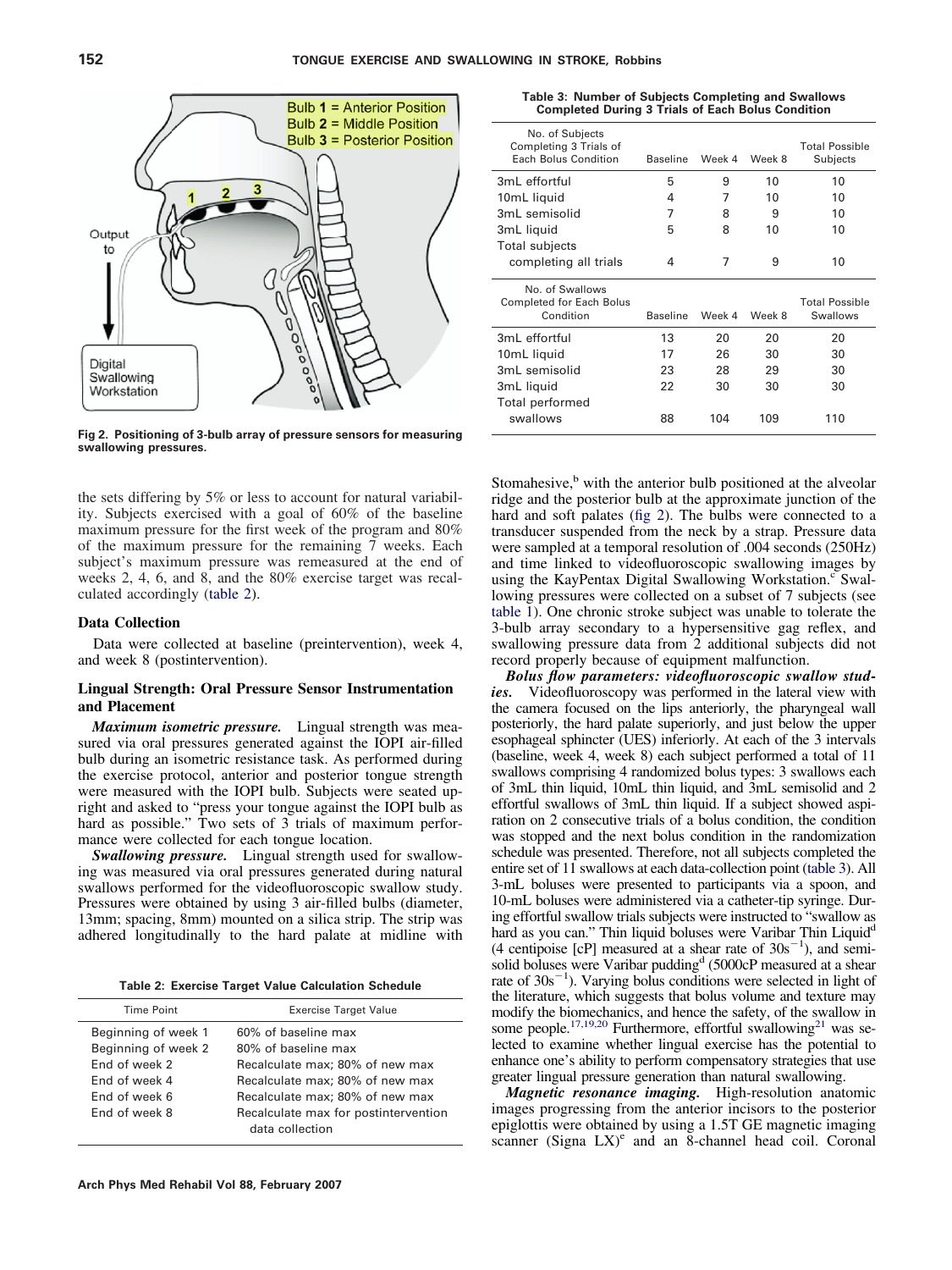<span id="page-3-0"></span>T1-weighted fast spin-echo pulse sequence images were acquired with the following scan parameters: repetition time and echo time between pulses, 600ms and 23ms, respectively; field of view, 20cm; 26 coronal slice locations with 3-mm thickness and 0-mm skip; and matrix,  $512 \times 256$  (yielding a spatial resolution of .39×.78mm). All subjects were instructed to touch their tongue tip to the edge of their lower front teeth and attempt to maintain that position during all of the scans. The duration of the longest individual scan was approximately 155 seconds. Magnetic resonance images were obtained on only 3 of the participants because of the artifact created by movement or the presence of dental crowns or other dental work, which distorted the clarity of the scans obtained from others and interfered with data measurement. Demographic information for the 3 subjects who completed the magnetic resonance imaging (MRI) protocol is provided in [table 1.](#page-1-0)

*QOL and dietary questionnaires.* At all 3 data-collection intervals, subjects completed the SWAL-QOL questionnaire, a dysphagia-specific QOL instrument previously shown to be reliable and valid.[22](#page-8-0) SWAL-QOL comprises 10 multi-item scales, 2 general scales, and a 14-item symptom battery that collects information from the patient's point of view[.23,24](#page-8-0) In addition, a dietary intake questionnaire was administered. The dietary questionnaire was adapted from the normalcy of diet scale developed by List et  $al^{25}$  $al^{25}$  $al^{25}$  with additional items from the Health Habits and History Questionnaire developed by Block et al<sup>[26](#page-8-0)</sup> to represent a wide variety of foods and beverages (appendix 1).

#### **Data Reduction**

*Lingual strength: maximum isometric pressure.* The maximum isometric pressures obtained during 2 sets of 3 maximal lingual presses against the IOPI bulb with the anterior and posterior tongue were identified.

*Lingual strength: swallowing pressure.* Maximum swallowing pressures were calculated from swallowing pressure waveforms recorded at 3 bulb locations during bolus swallows recorded with videofluoroscopy. Pressure analysis extended from the time of onset of posterior bolus movement in the oral cavity until the bolus tail passed into the upper esophageal sphincter.

*Bolus flow parameters: oropharyngeal residue measures.* Postswallow barium contrast residue was judged from the videofluoroscopic image when the hyoid bone returned to rest, operationally defining the end of the swallow. Measurements were taken in the oral cavity, vallecula, posterior pharyngeal wall, piriform sinus, and upper esophageal sphincter. Ratings were scaled on a 3-point system, in which 0 corresponded to no barium residue, 1 to a coating of barium residue (a line of barium on a

structure), and 2 to pooling of barium (an area larger than a line of barium on a structure). Those trials not performed because of the truncating of the videofluoroscopic oropharyngeal swallow study in subjects with severe dysphagia (see [table 3\)](#page-2-0) were automatically assigned a score of 2. An interjudge reliability of 84% and an intrajudge reliability of 90% agreement previously have been reported by using similar datasets.<sup>21</sup>

*Bolus flow parameters: Penetration-Aspiration Scale.* The 8-point Penetration-Aspiration Scale<sup>[27,28](#page-8-0)</sup> was used to score each swallow observed during the videofluoroscopic swallowing evaluation. Scores on this scale reflect the occurrence, anatomic depth, subject response to, and clearance of material invading the laryngeal vestibule or trachea. Swallowing trials not performed because of the truncating of the videofluoroscopic oropharyngeal swallow study in subjects with severe dysphagia (see [table 3\)](#page-2-0) were automatically assigned a worst possible score of 8.

*Bolus flow parameters: durational measures.* To examine the effects of lingual strengthening on the duration of upper aerodigestive tract kinematics (hyolaryngeal excursion, UES opening) and bolus flow, timing measures were obtained by using standard criteria and definitions (table 4). $21,29,30$ 

*Magnetic resonance imaging.* Images were digitally transmitted to a dedicated laboratory computer, and a measure of total lingual volume was calculated by using Analyze software.<sup>f</sup> The muscles of interest (longitudinal, vertical, transverse, genioglossus, hyoglossus, styloglossus) were manually outlined for each slice of the full series of coronal tongue images. Tongue-slice areas automatically calculated for each slice by using the Analyze software were multiplied by the slice thickness to render measures of slice volume, which were summated to provide a total lingual volume. Mean interrater measurement error was determined to be 1.2% by repeating measures on 5 scans. Repeatability was established by obtaining 2 scans within 30 minutes of one another on a single healthy young subject, for which the percentage error of the total lingual volume was .22%.

*QOL and dietary questionnaires.* The SWAL-QOL subscales were scored by using Likert methods of summed ratings. Responses on the dietary intake questionnaire were extracted and analyzed for specific foods that were added to or eliminated from each subject's diet.

#### **Statistical Analysis**

Repeated-measures analysis of variance models were used to assess the impact of the 8-week lingual resistance exercise program on swallowing pressures measured using the 3-bulb array. Two-sample *t* tests were used to assess the impact of the

| <b>Table 4: Definitions of Durational Measures</b> |  |  |  |
|----------------------------------------------------|--|--|--|
|----------------------------------------------------|--|--|--|

| Duration                                       | Definition                                                                                                                                                                                                                              |
|------------------------------------------------|-----------------------------------------------------------------------------------------------------------------------------------------------------------------------------------------------------------------------------------------|
| Oral transit duration (OTD)                    | Time from beginning of posterior bolus movement until arrival of bolus head at ramus of mandible                                                                                                                                        |
| Oral clearance duration (OCD)                  | Time from beginning of posterior bolus movement until arrival of bolus tail at ramus of mandible                                                                                                                                        |
| Pharyngeal transit duration (PTD)              | Time from arrival of bolus head at ramus of mandible until bolus head entering UES                                                                                                                                                      |
| Pharyngeal clearance duration (PCD)            | Time from arrival of bolus head at ramus of mandible until bolus tail through UES                                                                                                                                                       |
| Pharyngeal response duration (PRD)             | Time from beginning of hyoid excursion until hyoid returns to rest                                                                                                                                                                      |
| Duration of hyoid maximum<br>elevation (DOHME) | Time from first maximum hyoid elevation until last maximum hyoid elevation (duration hyoid<br>remains maximally elevated before depressing)                                                                                             |
| excursion (DOHMAE)                             | Duration of hyoid maximum anterior Time from first maximum hyoid anterior excursion until the last maximum hyoid anterior excursion<br>(duration hyoid remains maximally elevated in the anterior excursion position before depressing) |
| Duration to UES opening                        | Time from beginning of posterior bolus movement in oral cavity until UES opening                                                                                                                                                        |
| Duration of UES opening                        | Time UES opening until UES closed                                                                                                                                                                                                       |
| Total swallowing duration (TSD)                | Time from beginning of posterior bolus movement in oral cavity until hyoid returns to rest                                                                                                                                              |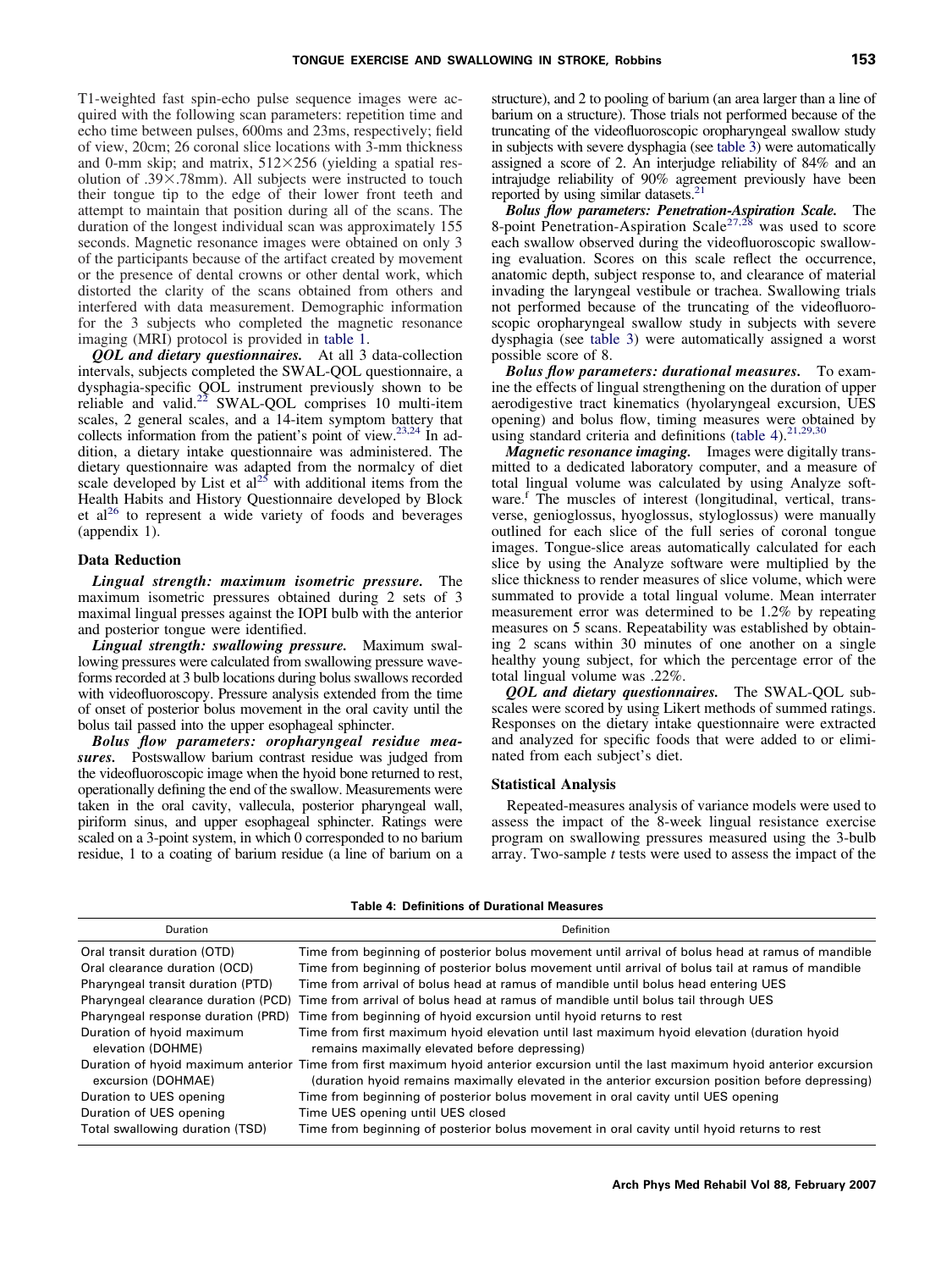|  |  | Table 5: Change in Maximum Isometric Pressures (measured with the IOPI) |  |  |  |  |  |  |
|--|--|-------------------------------------------------------------------------|--|--|--|--|--|--|
|--|--|-------------------------------------------------------------------------|--|--|--|--|--|--|

<span id="page-4-0"></span>

|                                     | <b>Baseline</b>     |                        | Week 4              |                                |                     | Week 8              |                            |                        |
|-------------------------------------|---------------------|------------------------|---------------------|--------------------------------|---------------------|---------------------|----------------------------|------------------------|
| Location                            | Mean Pressure (kPa) | 95% CI                 | Mean Pressure (kPa) | 95% CI                         |                     | Mean Pressure (kPa) | 95% CI                     |                        |
| Anterior tongue<br>Posterior tongue | 35.6<br>30.2        | 21.9-38.4<br>26.8-44.5 | 45.3<br>47.1        | $37.1 - 53.5$<br>$38.2 - 56.0$ | $< 0.01*$<br>$.01*$ | 51.8<br>54.6        | $43.6 - 60.0$<br>45.7-63.5 | $< 0.01*$<br>$< 0.01*$ |

Abbreviation: CI, confidence interval.

\*Statistically significant.

8-week lingual exercise program on bolus flow parameters (residue, penetration and aspiration, duration) and isometric pressures measured by using the IOPI. Analyses of changes over time in swallowing pressures and bolus flow parameters were conducted separately for each trial. Models for swallowing pressure included bulb and visit as main effects. Separate models were fit for each follow-up visit. Analyses were conducted by using Proc Mixed in  $SA\tilde{S}$ .<sup>g</sup> A nominal *P* value of .05 was regarded as being significant, and 95% confidence intervals were calculated. A power analysis was not performed for this moderate sample, although it provides the pilot data from which power was calculated for a larger investigation of 200 dysphagic stroke subjects that is currently underway.

#### **RESULTS**

#### **Lingual Strength**

*Maximum isometric pressure.* There was a significant increase in maximum isometric pressures as measured by the IOPI at the anterior tongue site (week 4,  $P$ <.001; week 8,  $P$ <.001) and at the posterior tongue site (week 4,  $P$  = .01; week 8, *P* $<$ .001) (table 5). A greater percentage of total gains were achieved during the initial 4 weeks of exercise for both tongue sites (63% anterior tongue; 76% posterior tongue).

*Swallowing pressure.* Maximum swallowing pressures increased significantly on at least 1 of 3 trials for 10mL liquid (week 4,  $P = .04$ ; week 8,  $P = .03$ ), 3mL liquid (week 4,  $P = .04$ ; week 8,  $P = .004$ ), and semisolid (week 4,  $P = .05$ ; week 8,  $P = .02$ ) bolus conditions after 4 and 8 weeks of exercise in those who completed these swallows at baseline (table 6).

#### **Bolus Flow Parameters**

*Oropharyngeal residue measures.* There was a significant reduction in overall residue for the 3-mL effortful swallow  $(P=.02)$ , 10-mL liquid  $(P=.02)$ , and 3-mL liquid  $(P=.01)$ bolus conditions, with the most significant changes occurring in pharyngeal residue  $(P=.03)$  [\(table 7\)](#page-5-0). There was a trend toward reduction of average residue in the oral cavity  $(P = .07)$ and cricopharyngeus  $(P=.09)$  at week 8. No significant changes in average residue in the piriform sinuses  $(P = .17)$  or vallecula  $(P = .14)$  were observed after 8 weeks of exercise.

*Penetration-Aspiration Scale.* Penetration-Aspiration Scale scores were significantly reduced indicating increased swallowing safety for the 3-mL thin liquid bolus condition after only 4 weeks of exercise (week 4,  $P = .02$ ; week 8,  $P = .005$ ) and the 10-mL liquid bolus condition after the entire 8-week intervention (week 4,  $P = .08$ ; week 8,  $P = .003$ ) [\(fig 3\)](#page-5-0). A trend toward reduced airway invasion also was observed for the effortful swallowing condition at week 8, which was statistically significant after 4 weeks of exercise (week 4,  $P = .03$ ; week 8,  $P = 0.07$ ). At the end of the 8-week exercise period, a greater number of subjects (9 subjects postexercise vs 4 subjects pre-exercise) was able to complete the entire videofluoroscopic oropharyngeal swallow study protocol (see [table 3\)](#page-2-0), indicating a reduced frequency of aspiration.

*Durational measures.* Postexercise, a significant decrease in the oral transit duration (time from beginning of posterior bolus movement until arrival of bolus head at ramus of mandible) for the 3-mL liquid bolus condition  $(P=.036)$  and an increase in the pharyngeal response duration (time from beginning of hyoid excursion until hyoid returns to rest) for both the 3-mL liquid  $(P=.02)$  and the 10-mL liquid  $P=.024$ ) bolus conditions were observed on 1 of 3 trials in those subjects capable of performing these swallows at baseline [\(table 8\)](#page-6-0).

*Magnetic resonance imaging.* Two of the 3 subjects who underwent MRI of the tongue showed increased lingual volume after 8 weeks of lingual exercise, with an average increase of 4.35%, well above the measurement error of 1.2%. The third subject showed a decline in lingual volume of 6.5%.

*QOL and dietary outcomes.* Average SWAL-QOL scores increased for all subscales with statistically significant changes in the areas of fatigue, communication, and mental health. Substantial gains also were made in the burden and social subscales [\(table 9\)](#page-6-0). Dietary intake questionnaires indicated at

| Table 6: Change in Maximum Swallowing Pressures (measured with the 3-bulb array) |  |
|----------------------------------------------------------------------------------|--|
|----------------------------------------------------------------------------------|--|

| Trial | <b>Bolus Condition</b> | Baseline Mean (mmHg) | Change (baseline to week 4) | $\mathsf{P}$ | Change (baseline to week 8) | P       |
|-------|------------------------|----------------------|-----------------------------|--------------|-----------------------------|---------|
| A     | 3mL effortful          | 155.72               | 8.51                        | .71          | 8.27                        | .62     |
| В     | 3mL effortful          | 146.41               | 47.04                       | .10          | 8.32                        | .53     |
| A     | 10mL liquid            | 53.43                | 36.56                       | $.04*$       | 51.78                       | $.03*$  |
| В     | 10mL liquid            | 57.48                | 12.59                       | .35          | 47.75                       | .07     |
| C     | 10mL liquid            | 56.42                | 17.07                       | .16          | 41.40                       | .20     |
| A     | 3mL semisolid          | 91.03                | 45.14                       | $.05*$       | 35.08                       | $.02*$  |
| В     | 3mL semisolid          | 100.14               | 47.78                       | $.02*$       | 35.28                       | .06     |
| C     | 3mL semisolid          | 123.14               | 10.46                       | .57          | 29.19                       | .14     |
| A     | 3mL liquid             | 84.29                | 20.39                       | .16          | 43.27                       | $.04*$  |
| B     | 3mL liquid             | 68.58                | 47.28                       | $.04*$       | 73.02                       | $.004*$ |
| C     | 3mL liquid             | 118.17               | $-4.38$                     | .84          | 0.68                        | .97     |

\*Statistically significant.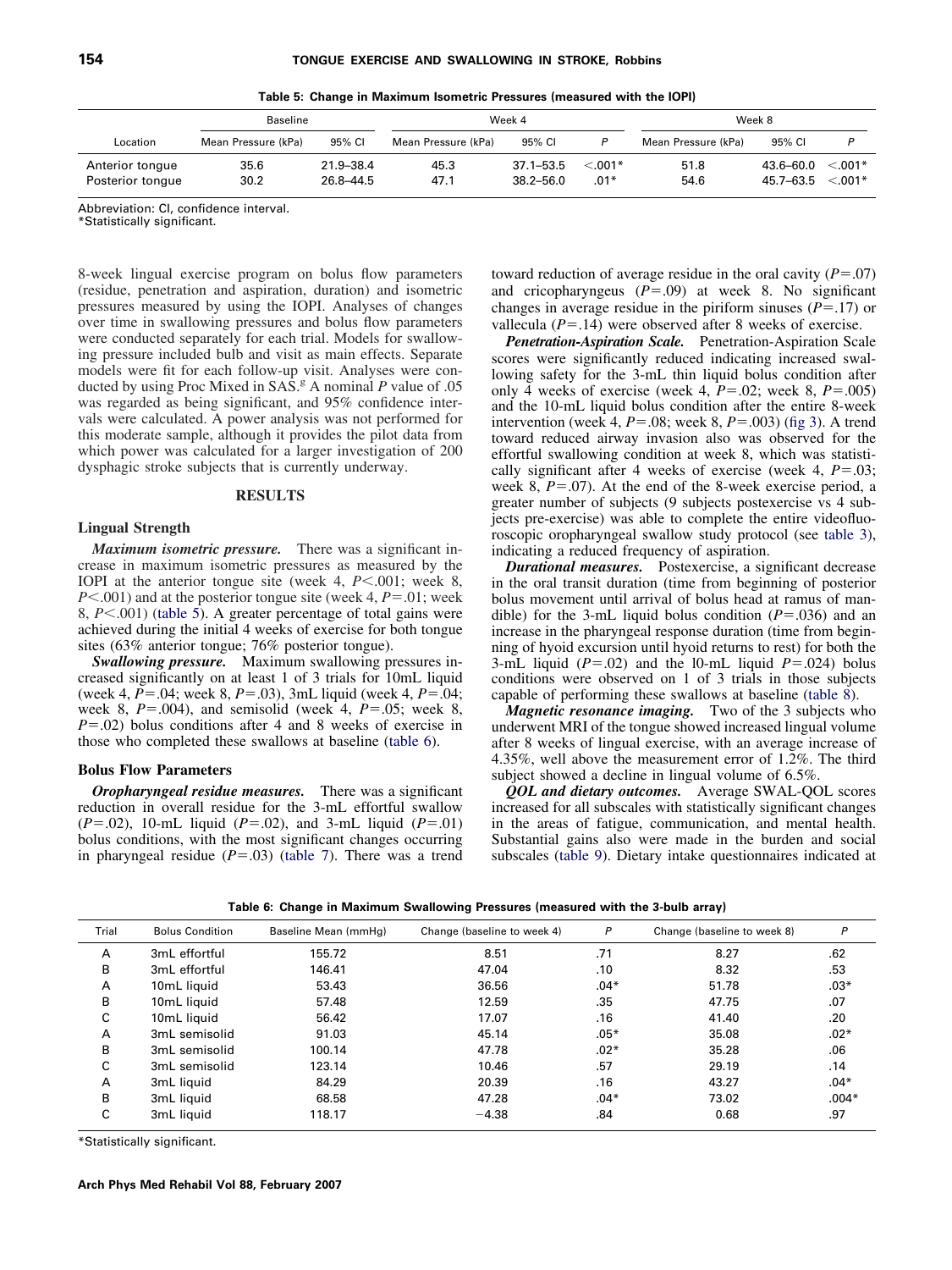<span id="page-5-0"></span>

| Trial | <b>Bolus Condition</b> | Change                | $\mathsf{P}$ | Change    | P           | Change  | $\mathsf{P}$    |
|-------|------------------------|-----------------------|--------------|-----------|-------------|---------|-----------------|
|       |                        | Cricopharyngeus       |              |           | Oral Cavity |         | Pharyngeal Wall |
| А     | 3mL effortful          | $-0.9$                | $0.03*$      | $-0.7$    | $.05*$      | $-0.3$  | .38             |
| B     | 3mL effortful          | $-0.7$                | 0.11         | $-0.8$    | $.04*$      | $-0.8$  | .07             |
| A     | 10mL liquid            | $-0.4$                | 0.22         | $-0.3$    | .43         | $-0.8$  | $.04*$          |
| в     | 10mL liquid            | $-0.4$                | 0.31         | $-0.6$    | .10         | $-1.1$  | $.007*$         |
| C     | 10mL liquid            | $-0.8$                | 0.08         | $-0.6$    | .05         | $-1.2$  | $.003*$         |
| А     | 3mL semisolid          | $-0.4$                | 0.27         | $-0.4$    | .17         | $-0.9$  | $.04*$          |
| B     | 3mL semisolid          | $-0.4$                | 0.22         | $-0.3$    | .32         | $-0.3$  | .28             |
| C     | 3mL semisolid          | $-0.2$                | 0.45         | $-0.2$    | .51         | $-0.3$  | .20             |
| А     | 3mL liquid             | $-0.2$                | 0.17         | $-0.4$    | .13         | $-0.2$  | .45             |
| B     | 3mL liquid             | $-0.4$                | 0.22         | $-0.4$    | .22         | $-0.6$  | .10             |
| C     | 3mL liquid             | $-0.8$                | $0.10*$      | $-0.8$    | $.008*$     | $-1.0$  | $.02*$          |
|       | Average                | $-0.5$                | 0.09         | $-.05$    | .07         | $-0.7$  | $.03*$          |
|       |                        | <b>Piriform Sinus</b> |              | Vallecula |             | Overall |                 |
| А     | 3mL effortful          | $-0.2$                | 0.45         | $-0.2$    | .58         | $-0.5$  | .09             |
| B     | 3mL effortful          | $-0.7$                | $0.05*$      | $-0.7$    | $.02*$      | $-0.7$  | $.02*$          |
| А     | 10mL liquid            | $-0.3$                | 0.20         | $-0.1$    | .70         | $-0.4$  | .15             |
| B     | 10mL liquid            | $-0.3$                | 0.41         | $-0.3$    | .39         | $-0.6$  | .05             |
| С     | 10mL liquid            | $-0.7$                | $0.05*$      | $-0.2$    | .47         | $-0.7$  | $.02*$          |
| A     | 3mL semisolid          | 0.1                   | 0.79         | $-0.4$    | .27         | $-0.4$  | .18             |
| B     | 3mL semisolid          | 0.0                   | 1.00         | $-0.4$    | .17         | $-0.3$  | .07             |
| C     | 3mL semisolid          | $-0.1$                | 0.59         | $-0.3$    | .20         | $-0.2$  | .14             |
| A     | 3mL liquid             | 0.0                   | 1.00         | $-0.4$    | .17         | $-0.3$  | .07             |
| B     | 3mL liquid             | $-0.2$                | 0.35         | $-0.6$    | .10         | $-0.4$  | .10             |
| C     | 3mL liquid             | $-0.8$                | $0.02*$      | $-0.7$    | .08         | $-0.8$  | $.01*$          |
|       | Average                | $-0.3$                | 0.17         | $-0.4$    | .14         | $-0.5$  | $.04*$          |

**Table 7: Change in Mean Oropharyngeal Residue Scale Scores After 8 Weeks of Exercise**

\*Statistically significant.

baseline that 8 of the 10 subjects reported the elimination of specific foods or beverages from their diets, whereas the remaining 2 subjects were eating a general diet with compensatory strategies at baseline. Six subjects, including the oldest (90y) and youngest (51y) acute stroke subjects, reported the addition of difficult-to-swallow food items, such as nuts, popcorn, salad, and raw vegetables, to their diets as they progressed through the strengthening regimen. Qualitative SWAL-QOL comments revealed reports of decreased coughing on liquids, dietary upgrades, and an improved ability to use supplemental compensatory strategies (ie, supraglottic swallow) by both chronic and acute stroke subjects. A number of patients



**Fig 3. Change in mean score on the Penetration-Aspiration Scale for the 10mL liquid bolus condition. Legend:** ●**, mean score for 10mL liquid bolus condition. \*Statistically significant.**

commented that they enjoyed the sense of participation in their recovery this active regimen provides.

### **DISCUSSION**

The primary finding of this study is that stroke patients with dysphagia are able to improve lingual strength with an 8-week program of isometric resistance exercises for the tongue, as evidenced by a continuous increase in isometric lingual pressure generation throughout the duration of the protocol.

Second, these dysphagic stroke patients used greater lingual strength during swallowing naturally as shown by higher swallowing pressures in 3 of 4 bolus conditions postintervention, despite performing only isometric exercises, not dynamic swallowing exercises, during the 8-week study duration (ie, subjects spontaneously generated greater *swallowing* pressures when swallowing thin liquid and semi-solid boluses after 8 weeks of *isometric* exercise) (see [table 6\)](#page-4-0).

A third important finding is that this cohort of stroke patients improved bolus flow kinematics marked by reduced oropharyngeal residue and decreased airway invasion associated with faster oral transit times and longer pharyngeal response durations (representing the time that the airway is protected) for liquid swallows. In addition, 90% of the subjects were able to safely perform the entire videofluoroscopic oropharyngeal swallow study postexercise, compared with 40% pre-exercise, indicating an overall improvement in the frequency of aspiration and bolus clearance across bolus consistencies. The literature indicates that elderly people are most at risk for liquid aspiration, and links to pneumonia are becoming clear. $<sup>2</sup>$  $<sup>2</sup>$  $<sup>2</sup>$  Thus,</sup> it is most clinically significant that the proposed exercise intervention enhanced airway protection for swallowing liquids,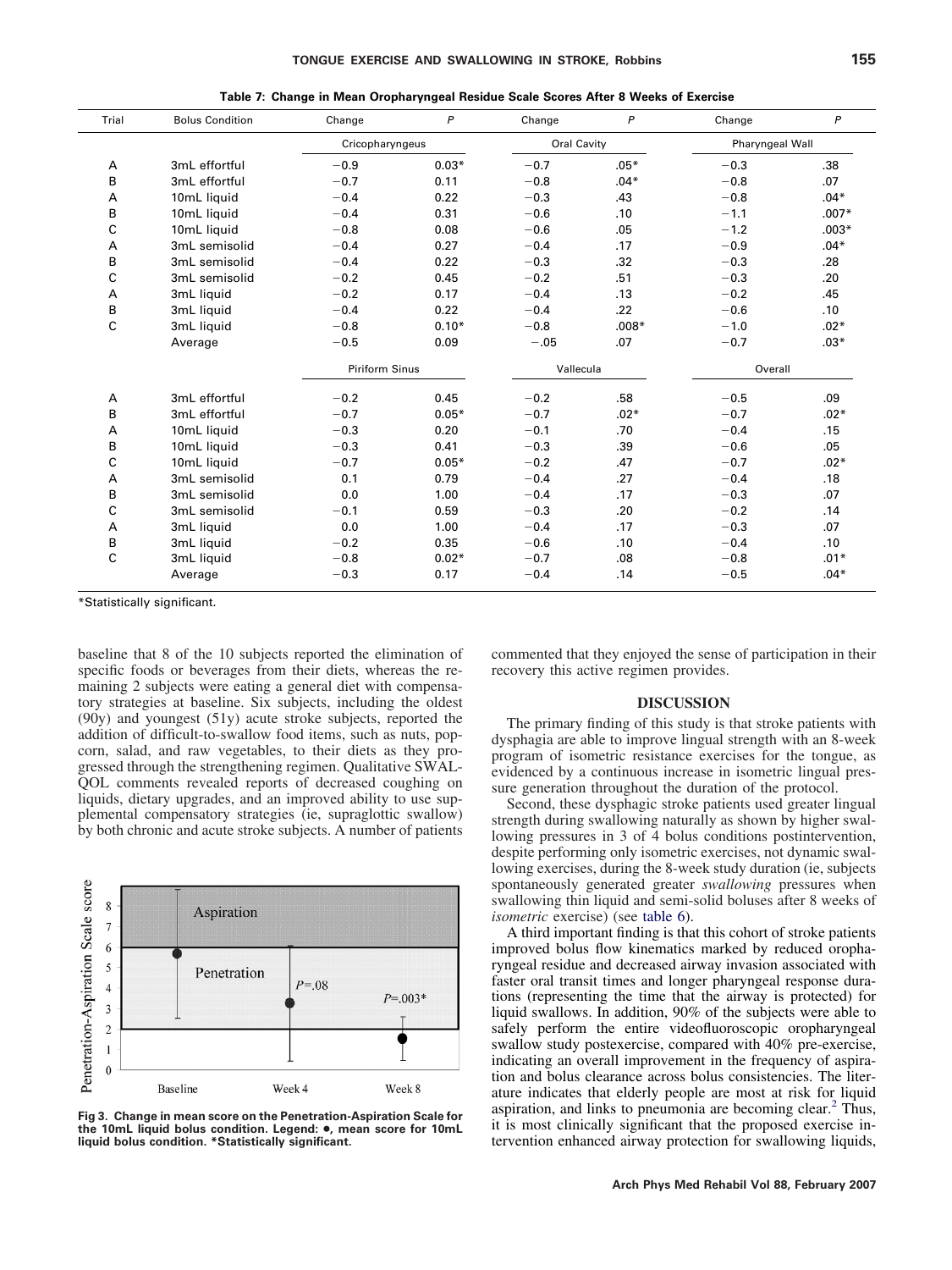<span id="page-6-0"></span>

| Trial | <b>Bolus Condition</b> | % Change   | $\mathsf{P}$ | % Change     | $\mathsf{P}$ | % Change      | $\mathsf{P}$ | % Change   | $\boldsymbol{P}$ |
|-------|------------------------|------------|--------------|--------------|--------------|---------------|--------------|------------|------------------|
|       |                        | <b>OTD</b> |              | OCD          |              | <b>PTD</b>    |              | PCD        |                  |
| Α     | 3mL effortful          | 0.10       | .97          | 0.11         | .84          | 0.11          | .90          | 0.10       | .93              |
| B     | 3mL effortful          | 0.12       | .77          | 0.14         | .33          | 0.08          | .52          | 0.09       | .82              |
| А     | 10mL liquid            | 0.09       | .76          | 0.10         | .93          | 0.13          | .11          | 0.10       | .76              |
| B     | 10mL liquid            | 0.09       | .92          | 0.11         | .76          | 0.11          | .72          | 0.10       | .76              |
| С     | 10mL liquid            | 0.10       | .99          | 0.11         | .80          | 0.14          | .57          | 0.09       | .76              |
| А     | 3mL semisolid          | 0.06       | .33          | 0.07         | .52          | 0.08          | .75          | 0.08       | .71              |
| B     | 3mL semisolid          | 0.04       | .13          | 0.06         | .26          | 0.13          | .39          | 0.12       | .44              |
| С     | 3mL semisolid          | 0.07       | .52          | 0.08         | .80          | 0.16          | .17          | 0.15       | .16              |
| А     | 3mL liquid             | 0.05       | $.036*$      | 0.07         | .50          | 0.12          | .74          | 0.11       | .74              |
| В     | 3mL liquid             | 0.08       | .59          | 0.36         | .20          | 0.14          | .59          | 0.14       | .53              |
| C     | 3mL liquid             | 0.12       | .38          | 0.12         | .44          | 0.12          | .80          | 0.10       | .97              |
|       |                        | PRD        |              | <b>DOHME</b> |              | <b>DOHMAE</b> |              | <b>TSD</b> |                  |
| Α     | 3mL effortful          | 0.11       | .46          | 0.07         | .42          | 0.11          | .71          | 0.12       | .51              |
| B     | 3mL effortful          | 0.11       | .39          | 0.08         | .52          | 0.09          | .64          | 0.12       | .24              |
| А     | 10mL liquid            | 0.09       | .55          | 0.09         | .86          | 0.10          | .94          | 0.10       | .96              |
| B     | 10mL liquid            | 0.13       | .30          | 0.14         | .20          | 0.14          | .53          | 0.11       | .52              |
| C     | 10mL liquid            | 0.12       | $.024*$      | 0.08         | .73          | 0.11          | .78          | 0.12       | .37              |
| А     | 3mL semisolid          | 0.09       | .23          | 0.20         | .38          | 0.14          | .21          | 0.07       | .43              |
| B     | 3mL semisolid          | 0.10       | .99          | 0.14         | .14          | 0.11          | .80          | 0.07       | .26              |
| C     | 3mL semisolid          | 0.11       | .25          | 0.09         | .48          | 0.17          | .17          | 0.08       | .57              |
| А     | 3mL liquid             | 0.12       | $.020*$      | 0.11         | .74          | 0.21          | .17          | 0.09       | .73              |
| B     | 3mL liquid             | 0.11       | .16          | 0.09         | .28          | 0.13          | .29          | 0.13       | .42              |
| C     | 3mL liquid             | 0.11       | .38          | 0.15         | .46          | 0.11          | .88          | 0.12       | .058             |

**Table 8: Percentage Change in Durational Measures After 8 Weeks of Exercise**

Abbreviations: See [table 4.](#page-3-0)

\*Statistically significant.

the consistency most commonly aspirated in older adults. Furthermore, withholding or altering liquids to prevent aspiration often occurs at the expense of satisfying fluid needs in the older population for whom dehydration is prevalent and detrimental. To this end, the capacity of exercise to empower this group of patients to safely swallow unrestricted liquids may have implications for improved hydration in elders poststroke as well as improved QOL related to selecting all fluids they desire. Our findings of reduced aspiration of small and large liquid bolus volumes may relate to our observations of a prolonged pharyngeal response postexercise, which includes laryngeal closure, thereby providing airway protection. $31$  In the presence of an increase in lingual strength, the longer pharyngeal response duration may relate to the observed reduction in pharyngeal

residue as hyoid elevation augments UES pressure reduction and increased UES opening, thereby enabling bolus clearance into the esophagus.<sup>31</sup> Such changes in biomechanic events likely relate to dietary enhancements because all of the 5 subjects who reported the elimination of small particles of food, such as corn, nuts, and ground beef, from their baseline diets reported eating these items after the exercise program.

Although it is clear that the lingual-strengthening program resulted in enhanced swallowing function including improved airway protection, it remains less clear if these results reflect changes at the muscle level alone or neuroplastic modifications as well. Evidence that a subset of subjects increased total lingual volume suggests that strengthening may increase muscle size and mass, thereby building a stronger foundation for

| Table 9: Mean SWAL-QOL Subscale Scores |  |  |  |
|----------------------------------------|--|--|--|
|----------------------------------------|--|--|--|

| SWAL-QOL        | <b>Baseline</b> | Week 4 | Week 8 | Change (baseline to week 8) | 95% CI      | P       |
|-----------------|-----------------|--------|--------|-----------------------------|-------------|---------|
| Fatigue         | 40              | 55     | 58     | 18                          | 0 to 35     | $.047*$ |
| Sleep           | 71              | 73     | 75     | 4                           | $-11$ to 19 | .58     |
| Burden          | 49              | 55     | 79     | 30                          | $-1$ to 61  | .053    |
| Desire          | 56              | 70     | 80     | 24                          | $-6$ to 54  | .10     |
| <b>Duration</b> | 39              | 50     | 65     | 26                          | $-12$ to 65 | .15     |
| Physical        | 64              | 63     | 72     | 8                           | $-7$ to 23  | .24     |
| Selection       | 55              | 45     | 68     | 13                          | $-23$ to 48 | .43     |
| Communication   | 53              | 61     | 72     | 19                          | 3 to 35     | $.026*$ |
| Fear            | 71              | 69     | 79     | 8                           | $-8$ to 23  | .28     |
| Mental          | 49              | 68     | 80     | 31                          | 6 to 56     | $.022*$ |
| Social          | 55              | 72     | 79     | 24                          | $-6$ to 54  | .098    |

NOTE. Maximum score per subscale is 100.

\*Statistically significant.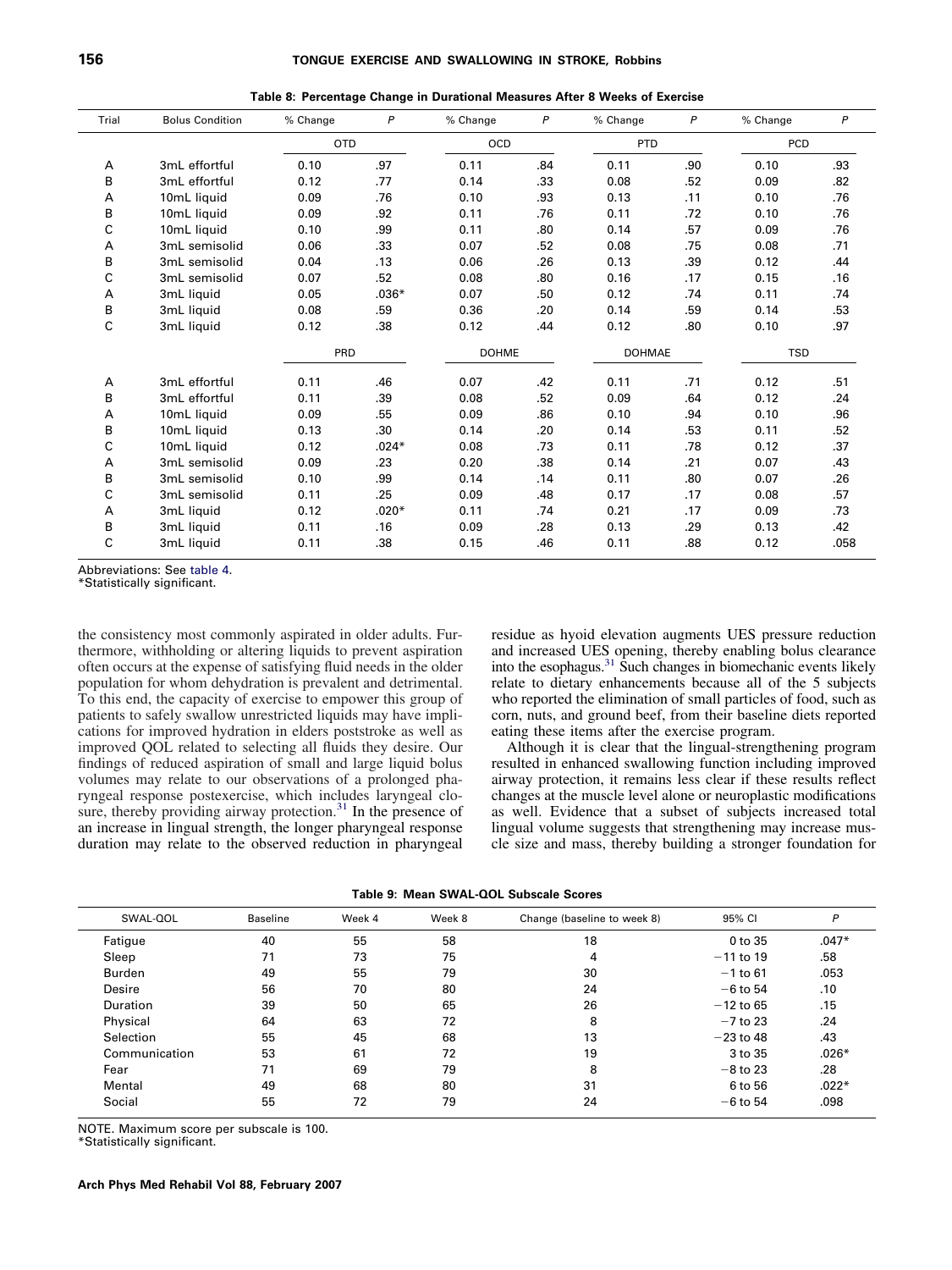performing skilled movements. However, the observed carryover of postexercise isometric pressures into stronger pressures observed during the complex task of swallowing also may reflect neuroplastic changes associated with alterations in motor function. For instance, it may be that a stronger oral phase facilitates the necessary sensorimotor stimuli to "trigger" a more efficient pharyngeal swallow response. Support of the notion of the ability of exercise to facilitate neuroplasticity comes from the fact that this group of stroke subjects showed more than 60% of their overall improvement in isometric lingual pressure after only 4 weeks of exercise, although they continued to increase strength for the remaining 4 weeks of the program (see [table 5\)](#page-4-0). Corresponding positive changes in swallowing pressures and Penetration-Aspiration Scale scores after only 4 weeks of exercise suggest that changes in the dynamic aspects of pressure generation and airway protection also improved primarily during the early stages (ie, first 4wk) of exercise. It has been proposed that improvements in a subject's performance on strength-dependent tasks occurring within the initial 4 weeks of an exercise program reflect changes in underlying neuromuscular control, whereas subsequent enhanced performance results from muscle hypertrophy and more sustainable changes in muscle strength, mass, and volume.<sup>[32](#page-8-0)</sup> Thus, the initial rise in pressure generation and reduction in aspiration found after 4 weeks of exercise in these stroke subjects may reflect changes in the neural underpinnings of swallowing, whereas their later improvements in lingual strength and associated outcomes at 8 weeks implicate the positive effects of the intervention on the contributing morphologic deficits.

The increase in lingual volume shown by 2 of the 3 subjects who completed the MRI portion of the protocol suggests that muscle hypertrophy may be a second factor underlying the findings of improved swallowing function. The decline in lingual volume observed in the third subject may relate to his self-reported reduced oral intake and depression during the initial weeks of the exercise protocol. At baseline, this subject reported a "worse than usual" appetite on the dietary questionnaire and scores of 0 (lowest possible score) on the eating burden, eating desire, and social scales of the SWAL-QOL. Although nutritional and caloric intake were not quantified in this study, it is conceivable that this patient's limited appetite, depression, and disinterest in eating resulted in a reduction in muscle volume during the study period that was not reversed by only 8 weeks of strengthening. It is possible that a longer exercise period is necessary to induce muscle hypertrophy in some patient groups. Future work is warranted and underway on a larger group of stroke patients to distinguish the effects of exercise dose on the multivariate central and peripheral factors contributing to swallowing control.

Additional work also is necessary to differentiate specific swallowing profiles in groups of stroke patients with various sites and/or sizes of lesions, thereby predicting for whom the intervention will be most effective. Although 4 chronic stroke subjects showed improved lingual strength for isometric and swallowing tasks, interpretation of the findings from the current study must be undertaken with caution because of the enrollment of 60% of subjects during the period of acute motor

recovery that occurs within the first 3 months poststroke.<sup>[33-35](#page-8-0)</sup> There is evidence in the rehabilitation literature that a critical time period for intervention poststroke may exist and that certain interventions may be most effective when initiated within days postinfarct.<sup>[36](#page-8-0)</sup> On the other hand, the spontaneous neural recovery occurring in the early period poststroke may preclude or even interfere with rehabilitative efforts. Thus, it is of interest to contrast outcomes in acute and chronic stroke subjects relative to a control group to determine the optimal timing of intervention. Despite the absence of a control group and the small sample size, these findings warrant continued focus on larger subject groups and timedependent outcomes.

Finally, improved safety with effortful swallowing, as evidenced by reduced residue in all locations of the oropharynx and a trend of reduced airway invasion, was observed in the absence of increased swallowing pressures. These findings are in contrast to those shown by healthy older adults who showed an increase in swallowing pressures with effortful swallowing after completing the same  $\hat{8}$ -week exercise protocol.<sup>[12](#page-8-0)</sup> Because those previously documented subjects were healthy, nondysphagic adults, there was no residue or airway invasion present at baseline to be modified by the intervention. Improved swallowing safety for dysphagic patients, in the absence of increased swallowing pressures seen with the healthy exercisers, indicates that the exercise regimen modified additional underlying physiologic and biomechanic parameters not clearly accounted for by the measures obtained in this study. Future efforts to clarify specific physiologic and biomechanic parameters of effortful swallowing may elucidate the contributions of isometric exercise to effortful swallowing enhancement in various subject groups.

#### **CONCLUSIONS**

Acute and chronic stroke patients alike with dysphagia show positive changes in lingual strength after performing 8 weeks of progressive resistance lingual exercises. Improved isometric strength corresponded with spontaneous increased pressure generation during swallowing despite the fact that the coordinated, functional act of swallowing was not practiced.

The patients enrolled in this study showed a significant improvement in swallowing function and dysphagia-specific QOL measures, with reported changes in their social lives and dietary intake. This evidence that subjects with poststroke dysphagia not only are capable of performing and benefiting from lingual exercise but also are enthusiastic about this intervention as a complement to standard treatment provides the grounds for consideration of active exercise, when performed safely and judiciously, as an innovative and critical component to the standard dysphagia treatment of stroke patients.

**Acknowledgments:** Special thanks to Jason Radowsky, BS, Eva Porcaro, BS, Zhanhai Li, PhD, Kelli Hellenbrand, BSRT(R), and Joyce Barkley, RTR, for their contributions to data collection, reduction, and analysis; to Erich Luschei, PhD, for his support and consultation; and to Abby Duane, BS, for manuscript preparation. We also extend our appreciation to our University of Wisconsin Stroke Team and the University of Wisconsin Department of Radiology.

# **APPENDIX 1: SAMPLE QUESTION FROM DIETARY INTAKE QUESTIONNAIRE**

Clinician: I'd like you to tell me if you've eliminated any of the following foods from your diet due to your swallowing problem: Raw carrots/celery example as the Dry bread/crackers example as Peanuts Corn/Peas Meat Popcorn Water/Coffee/Other Thin Liquids Is there anything else you would like to eat that you are unable to at this time due to your swallowing problem?